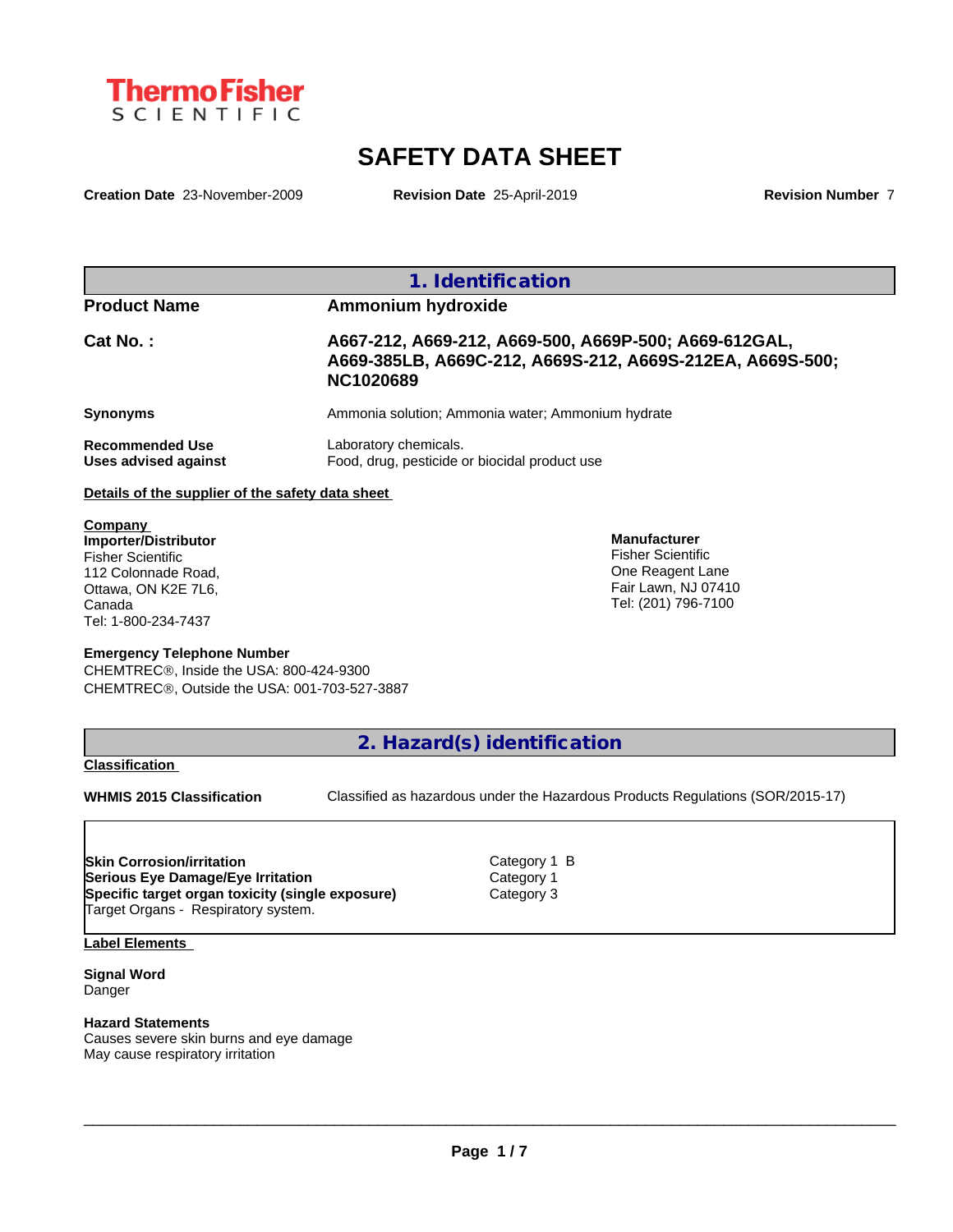

## **Precautionary Statements**

#### **Prevention**

Do not breathe dust/fumes/gas/mist/vapours/spray

Wash face, hands and any exposed skin thoroughly after handling

Use only outdoors or in a well-ventilated area

Wear protective gloves/protective clothing/eye protection/face protection

#### **Response**

IF SWALLOWED: Rinse mouth. Do NOT induce vomiting IF ON SKIN (or hair): Take off immediately all contaminated clothing. Rinse skin with water/ shower IF INHALED: Remove person to fresh air and keep comfortable for breathing IF IN EYES: Rinse cautiously with water for several minutes. Remove contact lenses, if present and easy to do. Continue rinsing Immediately call a POISON CENTER/doctor Wash contaminated clothing before reuse **Storage** Store locked up Store in a well-ventilated place. Keep container tightly closed **Disposal**

Dispose of contents/container to an approved waste disposal plant

#### **Other Hazards**

Very toxic to aquatic organisms

## **3. Composition/Information on Ingredients**

| Component               | $CAS-No$  | Weight %                 |
|-------------------------|-----------|--------------------------|
| Water                   | 7732-18-5 | $0 - 75$<br>$70^{\circ}$ |
| ı hvdroxide<br>Ammonium | 1336-21-6 | 25-30                    |
| Ammonia                 | 7664-41-7 |                          |

|                                 | 4. First-aid measures                                                                                                                                                                                                                                                                                                          |
|---------------------------------|--------------------------------------------------------------------------------------------------------------------------------------------------------------------------------------------------------------------------------------------------------------------------------------------------------------------------------|
| <b>General Advice</b>           | Immediate medical attention is required. Show this safety data sheet to the doctor in<br>attendance.                                                                                                                                                                                                                           |
| <b>Eye Contact</b>              | Rinse immediately with plenty of water, also under the eyelids, for at least 15 minutes.<br>Immediate medical attention is required.                                                                                                                                                                                           |
| <b>Skin Contact</b>             | Wash off immediately with plenty of water for at least 15 minutes. Immediate medical<br>attention is required.                                                                                                                                                                                                                 |
| <b>Inhalation</b>               | Move to fresh air. If breathing is difficult, give oxygen. Do not use mouth-to-mouth method if<br>victim ingested or inhaled the substance; give artificial respiration with the aid of a pocket<br>mask equipped with a one-way valve or other proper respiratory medical device. Immediate<br>medical attention is required. |
| Ingestion                       | Do not induce vomiting. Call a physician or Poison Control Centre immediately.                                                                                                                                                                                                                                                 |
| Most important symptoms/effects | Causes burns by all exposure routes. . Ingestion causes severe swelling, severe damage<br>to the delicate tissue and danger of perforation: Product is a corrosive material. Use of<br>gastric lavage or emesis is contraindicated. Possible perforation of stomach or esophagus                                               |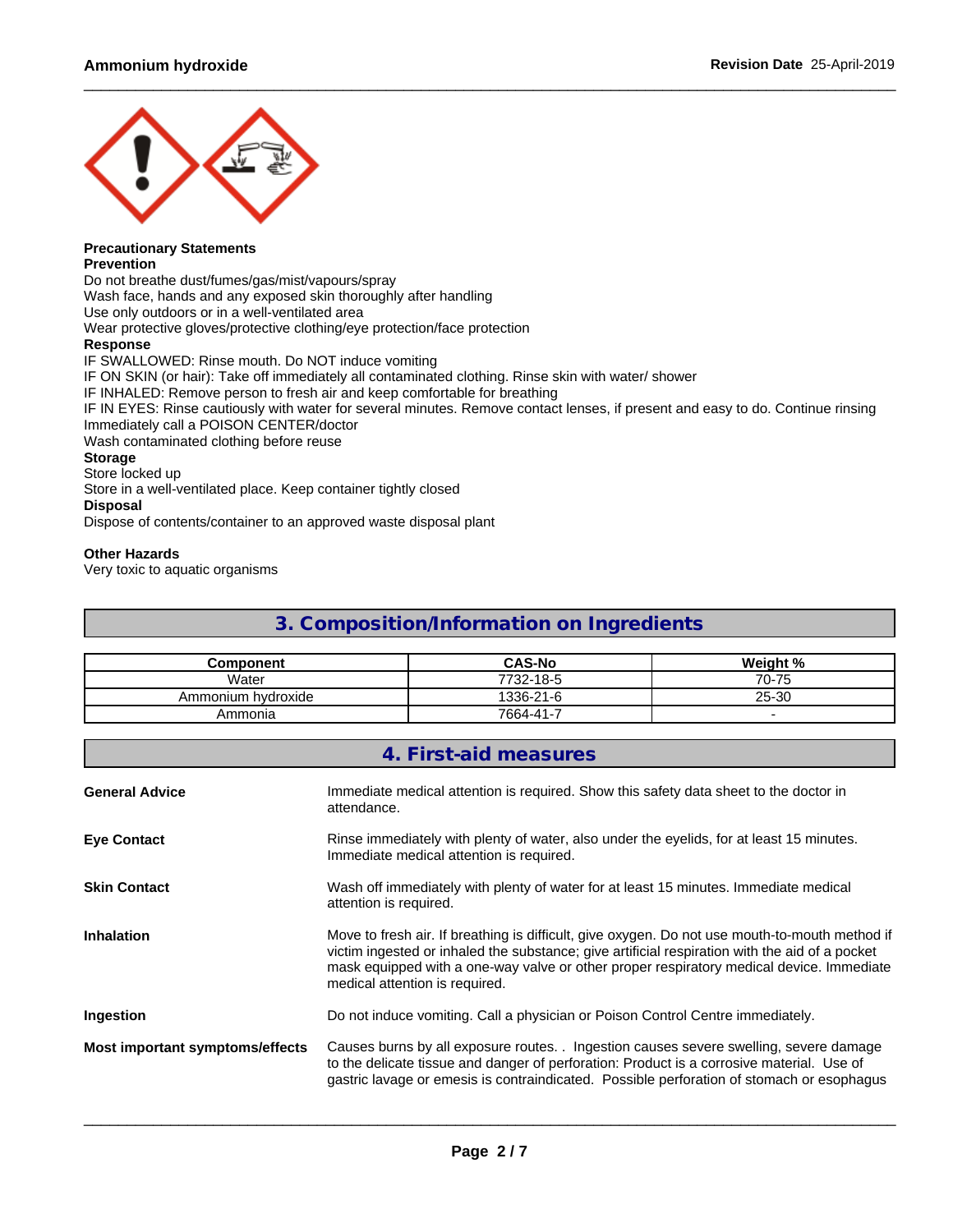#### **Specific Hazards Arising from the Chemical**

Keep product and empty container away from heat and sources of ignition. Thermal decomposition can lead to release of irritating gases and vapors.

#### **Hazardous Combustion Products**

Nitrogen oxides (NOx)

### **Protective Equipment and Precautions for Firefighters**

As in any fire, wear self-contained breathing apparatus pressure-demand, MSHA/NIOSH (approved or equivalent) and full protective gear. Thermal decomposition can lead to release of irritating gases and vapors.

| <b>NFPA</b><br><b>Health</b>     | <b>Flammability</b>                                                                                                                                                                                             | <b>Instability</b> | <b>Physical hazards</b><br>N/A                                                            |
|----------------------------------|-----------------------------------------------------------------------------------------------------------------------------------------------------------------------------------------------------------------|--------------------|-------------------------------------------------------------------------------------------|
|                                  | 6. Accidental release measures                                                                                                                                                                                  |                    |                                                                                           |
| <b>Personal Precautions</b>      | Ensure adequate ventilation. Use personal protective equipment. Keep people away from<br>and upwind of spill/leak. Evacuate personnel to safe areas. Avoid contact with skin, eyes<br>and inhalation of vapors. |                    |                                                                                           |
| <b>Environmental Precautions</b> | Section 12 for additional ecological information.                                                                                                                                                               |                    | Should not be released into the environment. Keep out of waterways. Collect spillage. See |

**Methods for Containment and Clean** Soak up with inert absorbent material. Keep in suitable, closed containers for disposal. **Up**

|                 | 7. Handling and storage                                                                                                                                                      |
|-----------------|------------------------------------------------------------------------------------------------------------------------------------------------------------------------------|
| <b>Handling</b> | Use only under a chemical fume hood. Wear personal protective equipment. Do not get in<br>eyes, on skin, or on clothing. Do not ingest. Do not breathe vapors or spray mist. |
| <b>Storage</b>  | Keep containers tightly closed in a dry, cool and well-ventilated place. Corrosives area.                                                                                    |

## **8. Exposure controls / personal protection**

**Exposure Guidelines** This product does not contain any hazardous materials with occupational exposure limitsestablished by the region specific regulatory bodies.

| <b>Component</b> | Alberta                          | British<br>Columbia | <b>IOntario TWAEVI</b> | Quebec                                                   | <b>ACGIH TLV</b> | <b>OSHA PEL</b>                           | <b>NIOSH IDLH</b> |
|------------------|----------------------------------|---------------------|------------------------|----------------------------------------------------------|------------------|-------------------------------------------|-------------------|
| Ammonia          | TWA: 25 ppm.                     | TWA: 25 ppm         | TWA: 25 ppm            | TWA: 25 ppm $\parallel$                                  |                  | TWA: 25 ppm (Vacated) STEL: IDLH: 300 ppm |                   |
|                  | TWA: 17 ma/m $^3$   STEL: 35 ppm |                     |                        | I STEL: 35 ppm ITWA: 17 ma/m <sup>3</sup> I STEL: 35 ppm |                  | 35 ppm                                    | TWA: $25$ ppm     |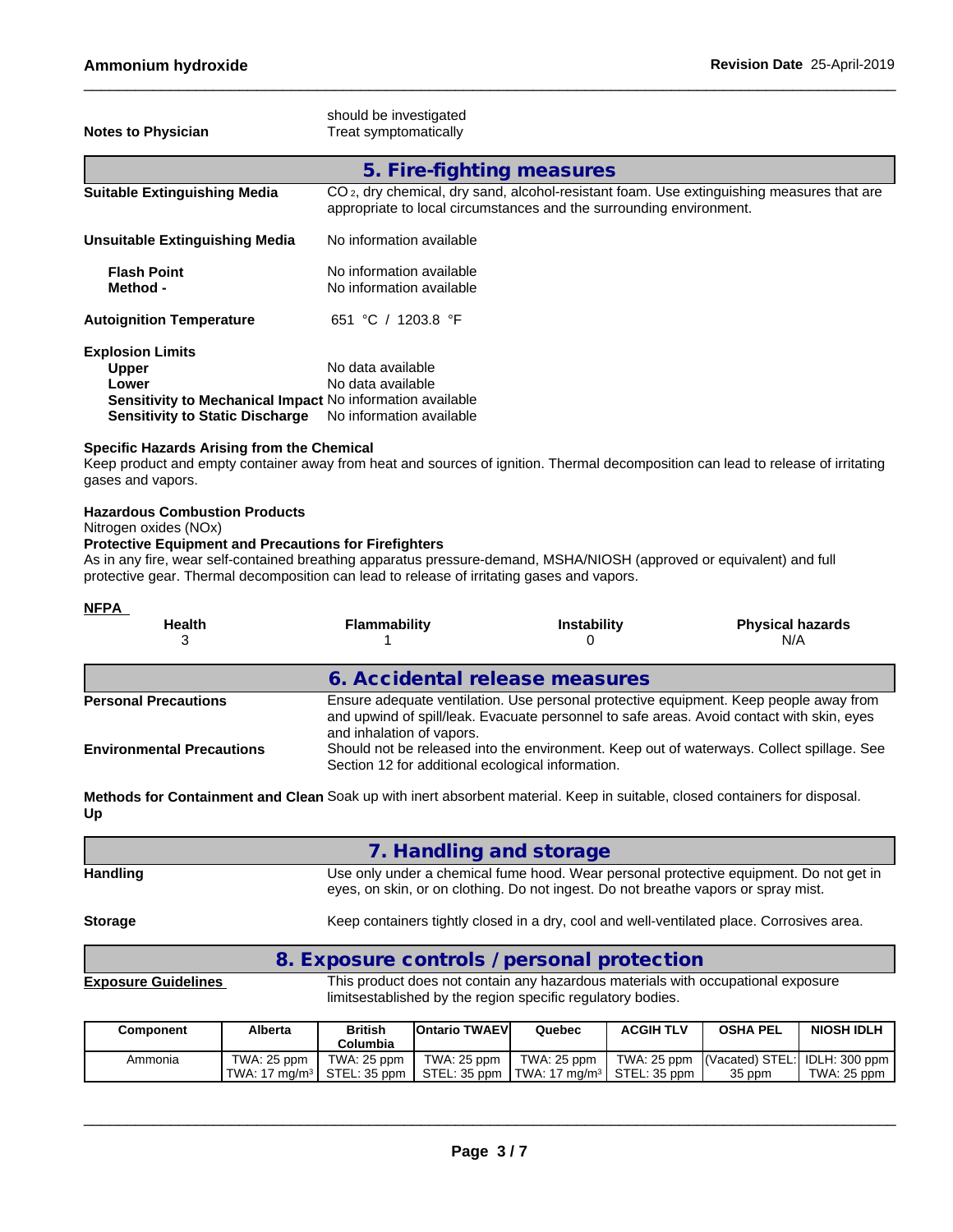| STEL: 35 ppm                       | STEL: 35 ppm                        | $\sqrt{\text{Vacated}}}$ STEL: TWA: 18 mg/m <sup>3</sup> |
|------------------------------------|-------------------------------------|----------------------------------------------------------|
| $\textsf{STEL}: 24 \text{ mg/m}^3$ | $\textsf{ISTEL}: 24 \text{ mg/m}^3$ | STEL: 35 ppm<br>$27 \text{ ma/m}^3$                      |
|                                    |                                     | TWA: 50 ppm $ STEL: 27 mg/m3 $                           |
|                                    |                                     | $\,$ TWA: 35 ma/m $^3$                                   |

#### **Engineering Measures**

Use only under a chemical fume hood. Ensure that eyewash stations and safety showers are close to the workstation location. Wherever possible, engineering control measures such as the isolation or enclosure of the process, the introduction of process or equipment changes to minimise release or contact, and the use of properly designed ventilation systems, should be adopted to control hazardous materials at source

#### **Personal protective equipment**

| <b>Eve Protection</b>  | Goggles                                                                   |
|------------------------|---------------------------------------------------------------------------|
| <b>Hand Protection</b> | Wear appropriate protective gloves and clothing to prevent skin exposure. |

| <b>Glove material</b> | <b>Breakthrough time</b>                                                                                                   | <b>Glove thickness</b> | <b>Glove comments</b>  |
|-----------------------|----------------------------------------------------------------------------------------------------------------------------|------------------------|------------------------|
| Butyl rubber          | 480<br>minutes                                                                                                             | 0.5 mm                 | Splash protection only |
| Viton (R)             | $.480$ minutes                                                                                                             | 0.4 mm                 |                        |
|                       | Ipercet aloves before use, absence the instructions regarding permeability and breakthrough time which are provided by the |                        |                        |

Inspect gloves before use. observe the instructions regarding permeability and breakthrough time which are provided by the supplier of the gloves. (Refer to manufacturer/supplier for information) gloves are suitable for the task: Chemical compatability, Dexterity, Operational conditions, User susceptibility, e.g. sensitisation effects, also take into consideration the specific local conditions under which the product is used, such as the danger of cuts, abrasion. gloves with care avoiding skin contamination.

#### **Respiratory Protection**

When workers are facing concentrations above the exposure limit they must use appropriate certified respirators. Follow the OSHA respirator regulations found in 29 CFR 1910.134 or European Standard EN 149. Use a NIOSH/MSHA or European Standard EN 149 approved respirator if exposure limits are exceeded or if irritation or other symptoms are experienced. To protect the wearer, respiratory protective equipment must be the correct fit and be used and maintained properly **Recommended Filter type:** Inorganic gases and vapours filter Type B Grey or Ammonia and organic ammonia derivatives filter Type K Green conforming to EN14387

When RPE is used a face piece Fit Test should be conducted

#### **Environmental exposure controls**

Prevent product from entering drains. Do not allow material to contaminate ground water system. Local authorities should be advised if significant spillages cannot be contained.

#### **Hygiene Measures**

Handle in accordance with good industrial hygiene and safety practice.

| 9. Physical and chemical properties     |                          |  |  |
|-----------------------------------------|--------------------------|--|--|
| <b>Physical State</b>                   | Liquid                   |  |  |
| Appearance                              | Colorless                |  |  |
| Odor                                    | Ammonia-like             |  |  |
| <b>Odor Threshold</b>                   | No information available |  |  |
| рH                                      | 12                       |  |  |
| <b>Melting Point/Range</b>              | -57 °C / -70.6 °F        |  |  |
| <b>Boiling Point/Range</b>              | 38 °C / 100.4 °F         |  |  |
| <b>Flash Point</b>                      | No information available |  |  |
| <b>Evaporation Rate</b>                 | No information available |  |  |
| <b>Flammability (solid,gas)</b>         | Not applicable           |  |  |
| <b>Flammability or explosive limits</b> |                          |  |  |
| <b>Upper</b>                            | No data available        |  |  |
| Lower                                   | No data available        |  |  |
| <b>Vapor Pressure</b>                   | 500 hPa @ 20 °C          |  |  |
| <b>Vapor Density</b>                    | 0.59                     |  |  |
| <b>Specific Gravity</b>                 | $0.88 - 0.91$            |  |  |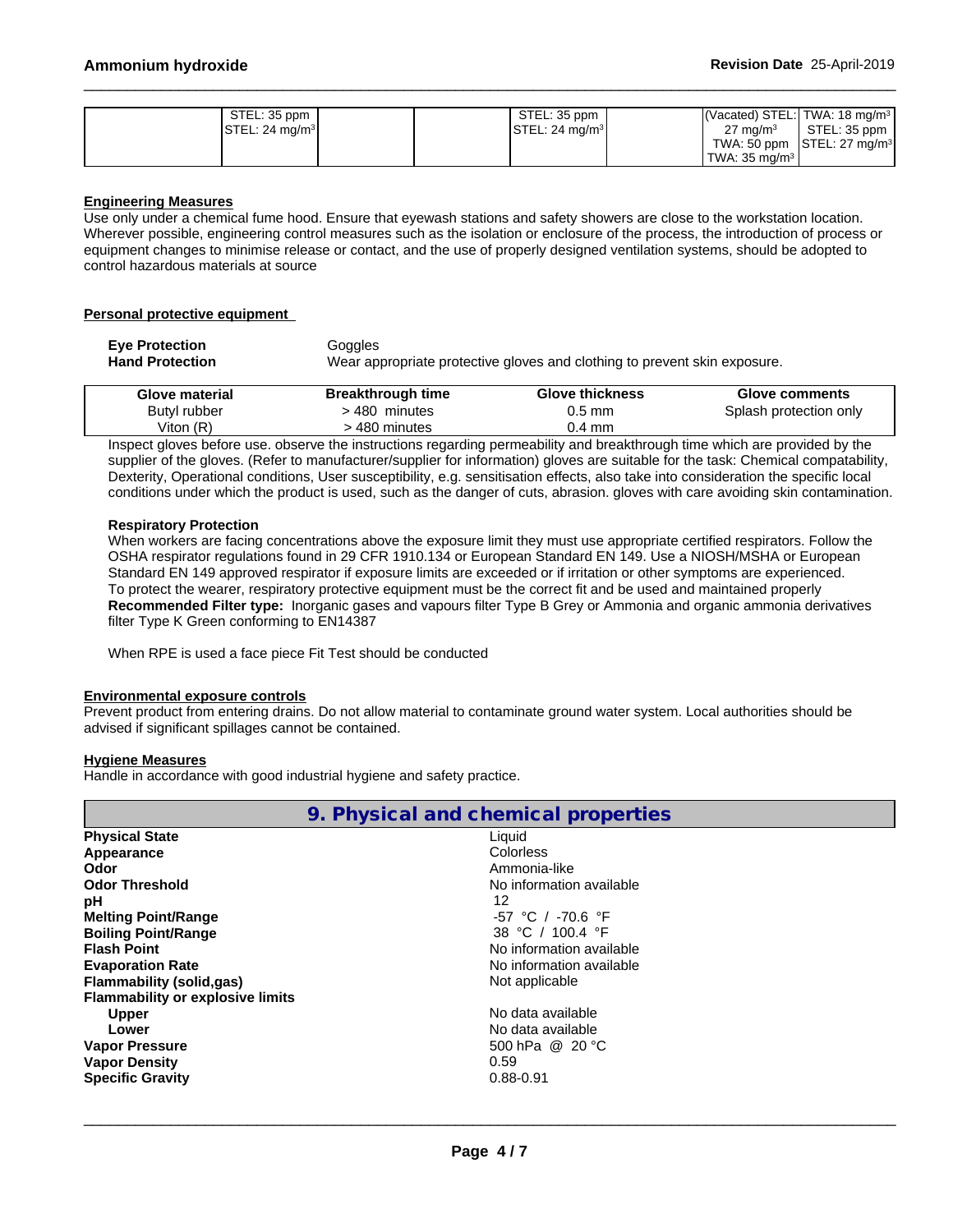| <b>Solubility</b>                      | Soluble in water         |
|----------------------------------------|--------------------------|
| Partition coefficient; n-octanol/water | No data available        |
| <b>Autoignition Temperature</b>        | 651 °C / 1203.8 °F       |
| <b>Decomposition Temperature</b>       | No information available |
| <b>Viscosity</b>                       | No information available |

# **10. Stability and reactivity**

| <b>Reactive Hazard</b>                                 | None known, based on information available                 |
|--------------------------------------------------------|------------------------------------------------------------|
| <b>Stability</b>                                       | Stable under normal conditions.                            |
| <b>Conditions to Avoid</b>                             | Incompatible products. Excess heat.                        |
| Incompatible Materials                                 | Strong oxidizing agents, Metals, Acids, Fluorine, Halogens |
| Hazardous Decomposition Products Nitrogen oxides (NOx) |                                                            |
| <b>Hazardous Polymerization</b>                        | Hazardous polymerization does not occur.                   |
| <b>Hazardous Reactions</b>                             | None under normal processing.                              |

**11. Toxicological information**

## **Acute Toxicity**

| <b>Product Information</b>                                                                 |               |                                  |                                     |                                                                                          |             |                             |               |
|--------------------------------------------------------------------------------------------|---------------|----------------------------------|-------------------------------------|------------------------------------------------------------------------------------------|-------------|-----------------------------|---------------|
| Oral LD50                                                                                  |               |                                  |                                     | Based on ATE data, the classification criteria are not met. ATE $>$ 2000 mg/kg.          |             |                             |               |
| <b>Dermal LD50</b>                                                                         |               |                                  |                                     | Based on ATE data, the classification criteria are not met. ATE > 2000 mg/kg.            |             |                             |               |
| Vapor LC50                                                                                 |               |                                  |                                     | Based on ATE data, the classification criteria are not met. $ATE > 20$ mg/l.             |             |                             |               |
| <b>Component Information</b>                                                               |               |                                  |                                     |                                                                                          |             |                             |               |
| Component                                                                                  |               | LD50 Oral                        |                                     | <b>LD50 Dermal</b>                                                                       |             | <b>LC50 Inhalation</b>      |               |
| Water                                                                                      |               |                                  |                                     | Not listed                                                                               |             | Not listed                  |               |
| Ammonium hydroxide                                                                         |               |                                  |                                     | Not listed                                                                               |             | Not listed                  |               |
| Ammonia                                                                                    |               | $LD50 = 350$ mg/kg (Rat)         |                                     | Not listed                                                                               |             | $LC50 = 2000$ ppm (Rat) 4 h |               |
| <b>Toxicologically Synergistic</b><br><b>Products</b>                                      |               | No information available         |                                     |                                                                                          |             |                             |               |
| Delayed and immediate effects as well as chronic effects from short and long-term exposure |               |                                  |                                     |                                                                                          |             |                             |               |
|                                                                                            |               |                                  |                                     |                                                                                          |             |                             |               |
| Irritation                                                                                 |               |                                  | Causes burns by all exposure routes |                                                                                          |             |                             |               |
| Sensitization                                                                              |               | No information available         |                                     |                                                                                          |             |                             |               |
| Carcinogenicity                                                                            |               |                                  |                                     | The table below indicates whether each agency has listed any ingredient as a carcinogen. |             |                             |               |
| Component                                                                                  | <b>CAS-No</b> | <b>IARC</b>                      | <b>NTP</b>                          | <b>ACGIH</b>                                                                             | <b>OSHA</b> |                             | <b>Mexico</b> |
| Water                                                                                      | 7732-18-5     | Not listed                       | Not listed                          | Not listed                                                                               | Not listed  |                             | Not listed    |
| Ammonium hydroxide                                                                         | 1336-21-6     | Not listed                       | Not listed                          | Not listed                                                                               | Not listed  |                             | Not listed    |
| Ammonia                                                                                    | 7664-41-7     | Not listed                       | Not listed                          | Not listed                                                                               | Not listed  |                             | Not listed    |
| <b>Mutagenic Effects</b>                                                                   |               | No information available         |                                     |                                                                                          |             |                             |               |
| <b>Reproductive Effects</b>                                                                |               | No information available.        |                                     |                                                                                          |             |                             |               |
| <b>Developmental Effects</b>                                                               |               | No information available.        |                                     |                                                                                          |             |                             |               |
| Teratogenicity                                                                             |               | No information available.        |                                     |                                                                                          |             |                             |               |
| <b>STOT - single exposure</b><br><b>STOT - repeated exposure</b>                           |               | Respiratory system<br>None known |                                     |                                                                                          |             |                             |               |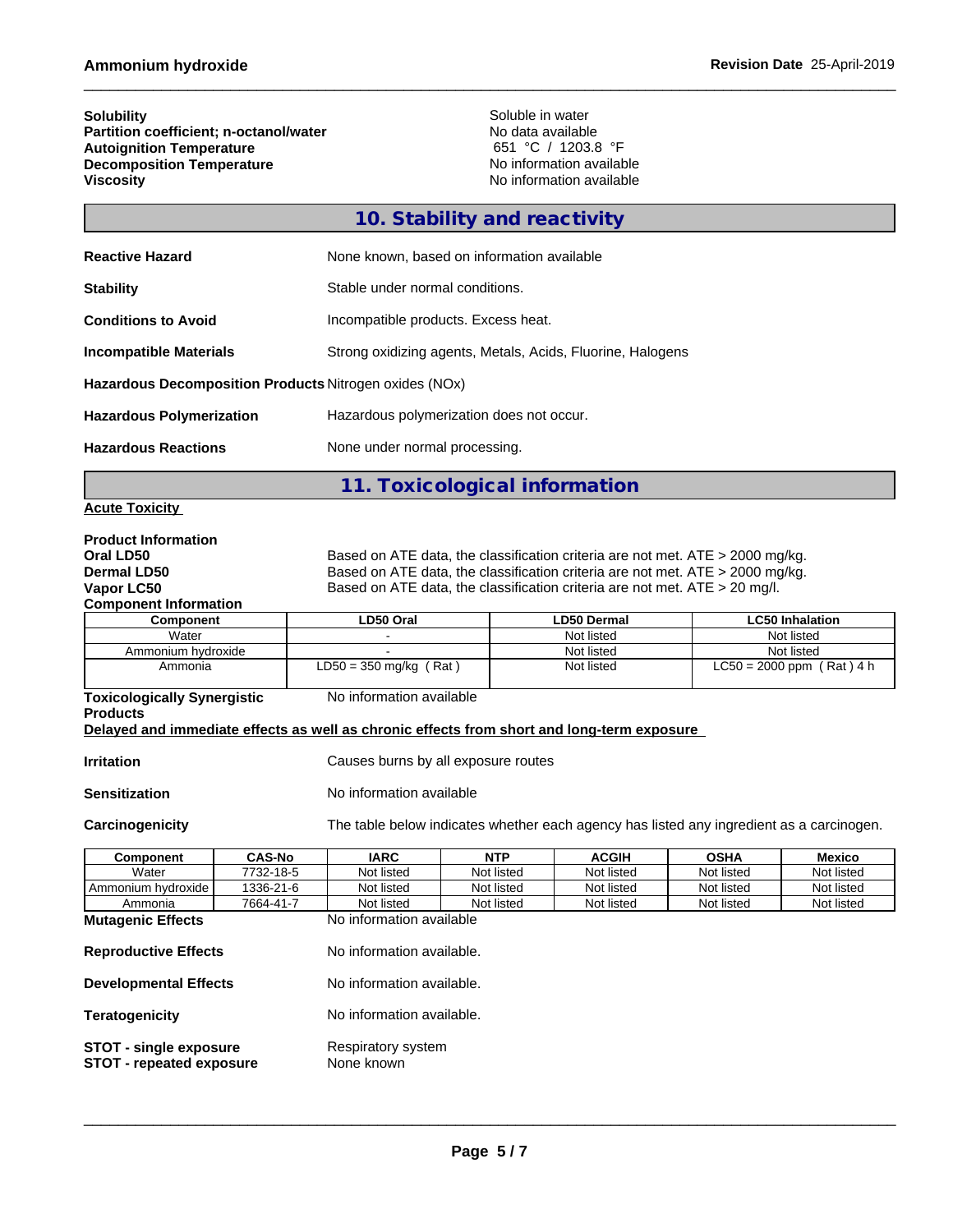| <b>Aspiration hazard</b>               | No information available                                                                                                                                                                                                                                                                            |  |
|----------------------------------------|-----------------------------------------------------------------------------------------------------------------------------------------------------------------------------------------------------------------------------------------------------------------------------------------------------|--|
| delayed                                | Symptoms / effects, both acute and Ingestion causes severe swelling, severe damage to the delicate tissue and danger of<br>perforation: Product is a corrosive material. Use of gastric lavage or emesis is<br>contraindicated. Possible perforation of stomach or esophagus should be investigated |  |
| <b>Endocrine Disruptor Information</b> | No information available                                                                                                                                                                                                                                                                            |  |
| <b>Other Adverse Effects</b>           | The toxicological properties have not been fully investigated.                                                                                                                                                                                                                                      |  |
|                                        | 12. Ecological information                                                                                                                                                                                                                                                                          |  |

#### **Ecotoxicity**

Very toxic to aquatic organisms. The product contains following substances which are hazardous for the environment.

| Component          | <b>Freshwater Algae</b> | <b>Freshwater Fish</b>                                                                                                                                                                                                                                                                                                                                                                                       | <b>Microtox</b>         | <b>Water Flea</b>      |
|--------------------|-------------------------|--------------------------------------------------------------------------------------------------------------------------------------------------------------------------------------------------------------------------------------------------------------------------------------------------------------------------------------------------------------------------------------------------------------|-------------------------|------------------------|
| Ammonium hydroxide |                         | 0.53 mg/l LC50 96h<br>0.75 - 3.4 mg/l LC50 96h<br>8.2 mg/L LC50 96h                                                                                                                                                                                                                                                                                                                                          |                         | EC50: 0.66 mg/L/48h    |
| Ammonia            | Not listed              | $LC50:$ > 1.5 mg/L, 96h<br>(Poecilia reticulata)<br>$LC50: = 5.9$ mg/L, 96h static<br>(Pimephales promelas)<br>LC50: 0.73 - 2.35 mg/L, 96h<br>(Pimephales promelas)<br>$LC50: = 1.17$ mg/L, 96h<br>flow-through (Lepomis<br>macrochirus)<br>LC50: 0.26 - 4.6 mg/L, 96h<br>(Lepomis macrochirus)<br>$LC50: = 0.44$ mg/L, 96h<br>(Cyprinus carpio)<br>$LC50: = 1.19$ mg/L, 96h<br>static (Poecilia reticulata) | $EC50 = 2.0$ mg/L 5 min | $EC50 = 25.4$ mg/L 48h |

**Persistence and Degradability** Persistence is unlikely based on information available.

**Bioaccumulation/ Accumulation** No information available.

**Mobility Mobility** No information available.

| - --- - --<br>---<br>--<br>. | . Pow<br>lor |
|------------------------------|--------------|
| -------<br>эпк<br>AH<br>     | . .          |

## **13. Disposal considerations**

**Waste Disposal Methods** Chemical waste generators must determine whether a discarded chemical is classified as a hazardous waste. Chemical waste generators must also consult local, regional, and national hazardous waste regulations to ensure complete and accurate classification.

| 14. Transport information |
|---------------------------|
|---------------------------|

| DO1                         |                   |
|-----------------------------|-------------------|
| <b>UN-No</b>                | UN2672            |
| <b>Proper Shipping Name</b> | AMMONIA SOLUTIONS |
| <b>Hazard Class</b>         | 8                 |
| <b>Packing Group</b>        | Ш                 |
| <b>TDG</b>                  |                   |
| UN-No                       | UN2672            |
| <b>Proper Shipping Name</b> | AMMONIA SOLUTIONS |
| <b>Hazard Class</b>         | 8                 |
| <b>Packing Group</b>        | Ш                 |
| <b>IATA</b>                 |                   |
| <b>UN-No</b>                | UN2672            |
|                             |                   |